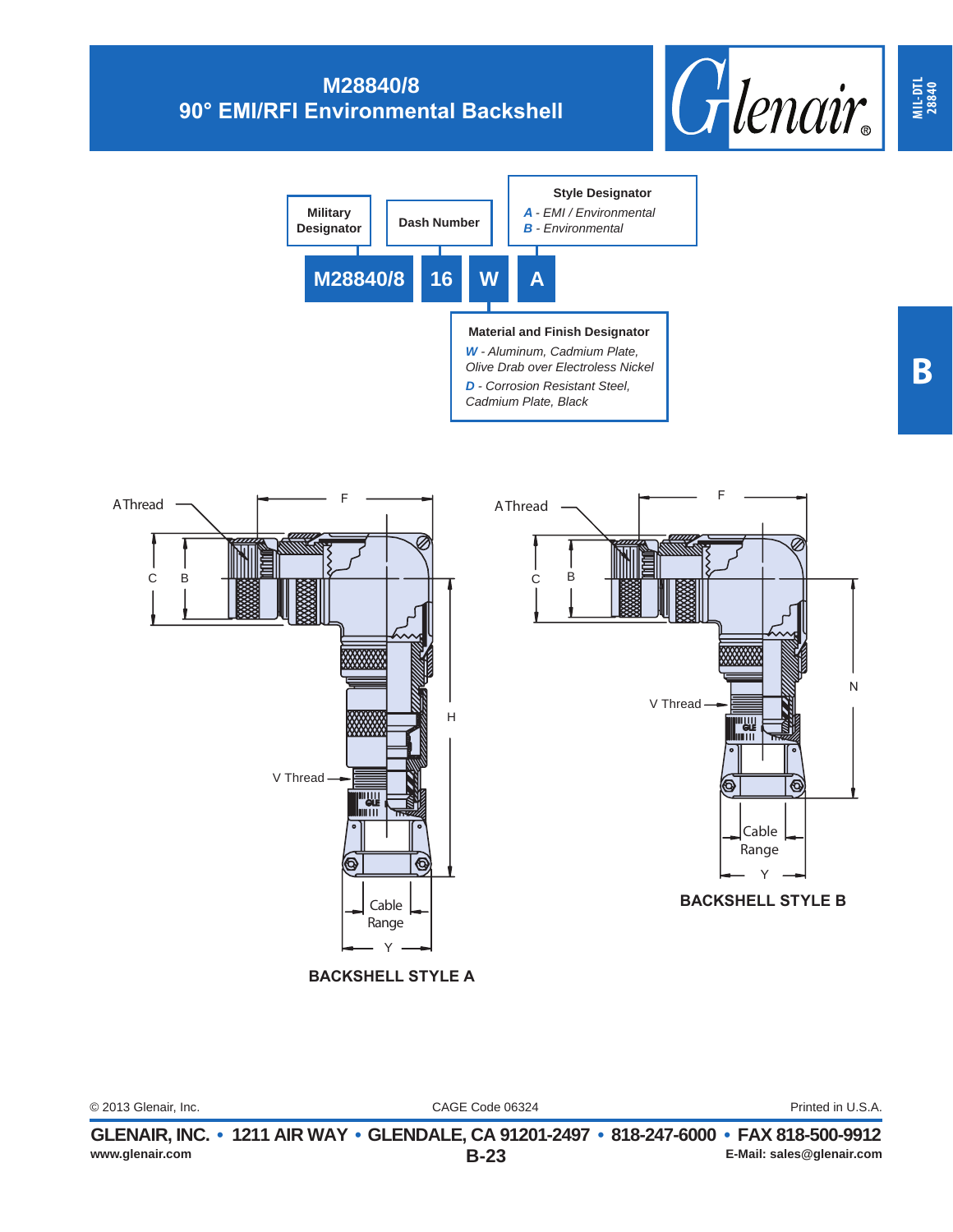

| <b>Backshell</b><br><b>Size</b> | <b>Dash</b><br><b>Number</b> | Designator | $\overline{A}$<br><b>Thread Class</b><br>2B | B Max.<br><b>Diameter</b> | $\mathsf{C}$<br>Max.<br><b>Diameter</b> | D<br>Max.<br><b>Diameter</b> |
|---------------------------------|------------------------------|------------|---------------------------------------------|---------------------------|-----------------------------------------|------------------------------|
| $\mathsf{A}$                    | 01                           | A(11)      | .750-20 UNEF                                | 1.028 (26.11)             |                                         |                              |
| A                               | 02                           | B (13)     | .875-20 UNEF                                | 1.141 (28.98)             | 1.188<br>(30.17)                        | 1.031 (26.19)                |
| B                               | 03                           | B (13)     |                                             |                           |                                         |                              |
| A                               | 04                           | C(15)      |                                             |                           |                                         |                              |
| B                               | 05                           | C(15)      | 1.00-20 UNEF                                | 1.263 (32.08)             | 1.438<br>(36.52)                        | 1.156 (29.36)                |
| C                               | 06                           | C(15)      |                                             |                           |                                         |                              |
| D                               | 07                           | C(15)      |                                             |                           |                                         |                              |
| A                               | 08                           | D(17)      |                                             | 1.387 (35.23)             | 1.688<br>(42.87)                        | 1.281(32.54)                 |
| B                               | 09                           | D(17)      | 1.125-18 UNEF                               |                           |                                         |                              |
| C                               | 10                           | D(17)      |                                             |                           |                                         |                              |
| $\overline{A}$                  | 11                           | E(19)      |                                             |                           |                                         |                              |
| B                               | 12                           | E(19)      | 1.250-18 UNEF                               | 1.513(38.43)              |                                         |                              |
| $\overline{A}$                  | 13                           | F(23)      |                                             | 1.703 (43.51)             | 1.938<br>(49.22)                        | 1.406 (35.71)                |
| B                               | 14                           | F(23)      | 1.438-18 UNEF                               |                           |                                         |                              |
| $\mathsf{C}$                    | 15                           | F(23)      |                                             |                           |                                         |                              |
| A                               | 16                           | G(25)      |                                             | 1.825 (46.35)             |                                         |                              |
| B                               | 17                           | G(25)      |                                             |                           |                                         |                              |
| $\mathsf C$                     | 18                           | G(25)      | 1.562-18 UNEF                               |                           | 2.188<br>(54.43)                        | 1.531 (38.89)                |
| D                               | 19                           | G(25)      |                                             |                           |                                         |                              |
| A                               | 20                           | H(29)      |                                             |                           |                                         |                              |
| B                               | 21                           | H(29)      | 1.875-16 UN                                 | 2.143 (54.43)             |                                         |                              |

CAGE Code 06324 © 2013 Glenair, Inc. Printed in U.S.A.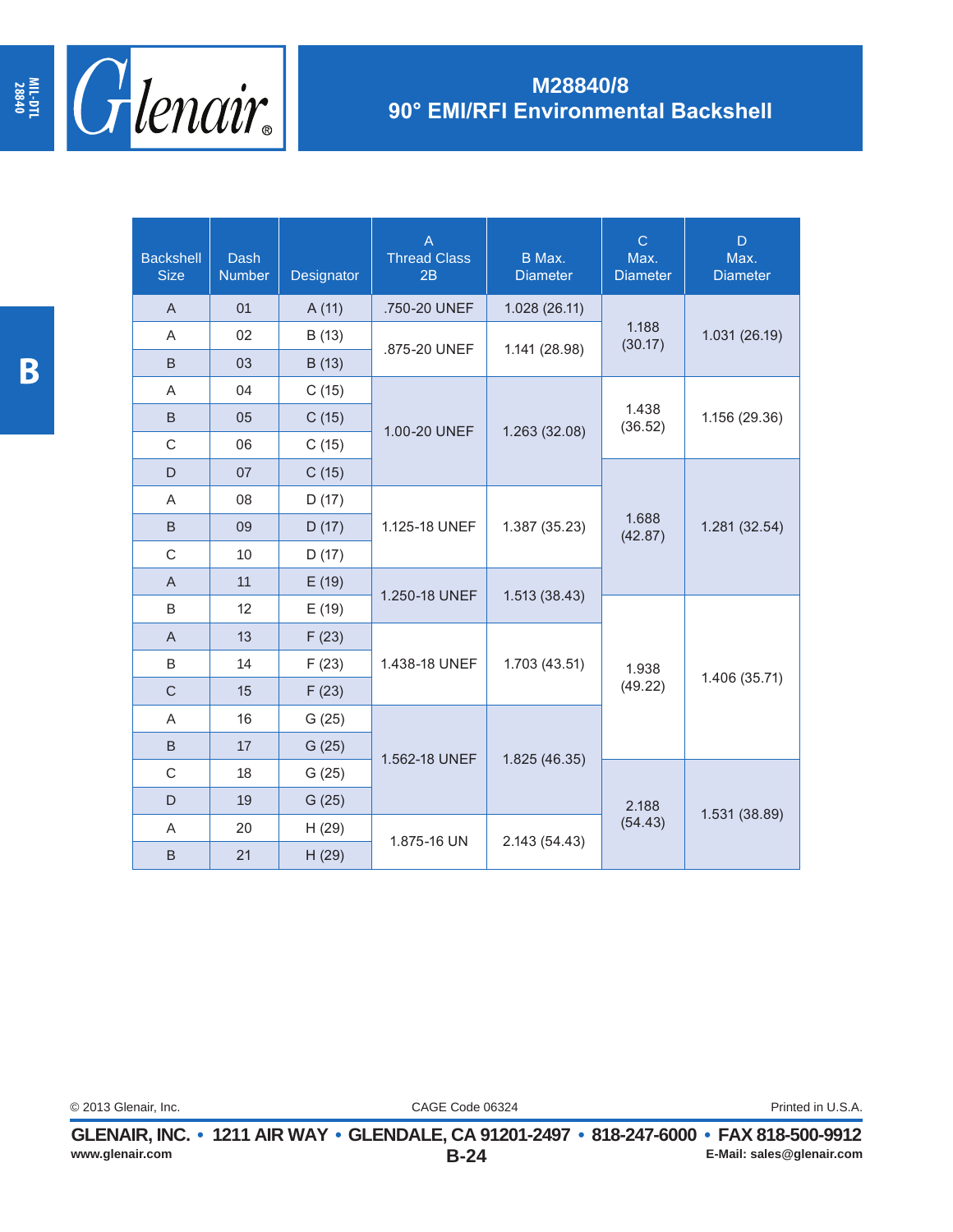

|                                 |                              |            | <b>Cable Range</b> |               |               |                  |                            |
|---------------------------------|------------------------------|------------|--------------------|---------------|---------------|------------------|----------------------------|
| <b>Backshell</b><br><b>Size</b> | <b>Dash</b><br><b>Number</b> | Designator | Max.               | Min.          | E Max. Dim.   | F Max.<br>Dim.   | <b>V Thread Class</b><br>2 |
| Α                               | 01                           | A(11)      | .312(7.92)         | .188(4.77)    |               |                  | .625-24 UNEF               |
| A                               | 02                           | B (13)     | .312(7.92)         | .188(4.77)    | 1.156 (29.36) | 2.614<br>(66.40) | .625-24 UNEF               |
| $\sf B$                         | 03                           | B (13)     | .438 (11.12)       | .281(7.14)    |               |                  | .750-20 UNEF               |
| $\mathsf{A}$                    | 04                           | C(15)      | .312(7.92)         | .188(4.77)    |               |                  | .625-24 UNEF               |
| $\sf B$                         | 05                           | C(15)      | .438 (11.12)       | .281(7.14)    | 1.281 (32.54) | 2.864<br>(72.75) | .750-20 UNEF               |
| $\mathsf{C}$                    | 06                           | C(15)      | .562(14.27)        | .344(8.74)    |               |                  | .875-20 UNEF               |
| D                               | 07                           | C(15)      | .750 (19.05)       | .438 (11.12)  |               |                  | 1.188-18 UNEF              |
| $\mathsf{A}$                    | 08                           | D(17)      | .625(15.87)        | .375(9.82)    | 1.406 (35.71) |                  | 1.000-20 UNEF              |
| B                               | 09                           | D(17)      | .750 (19.05)       | .438 (11.12)  |               | 3.114<br>(79.10) | 1.188-18 UNEF              |
| $\mathsf C$                     | 10                           | D(17)      | .938 (23.82)       | .625(15.87)   | 1.531 (38.89) |                  | 1.438-18 UNEF              |
| A                               | 11                           | E(19)      | .625(15.87)        | .375(9.52)    | 1.406 (35.71) |                  | 1.00-20 UNEF               |
| B                               | 12                           | E(19)      | .938 (23.82)       | .625(15.87)   | 1.531 (38.89) |                  | 1.438-18 UNEF              |
| Α                               | 13                           | F(23)      | .750 (19.05)       | .438 (11.12)  | 1.406 (25.71) |                  | 1.188-18 UNEF              |
| B                               | 14                           | F(23)      | .938 (23.82)       | .625(15.87)   | 1.531 (38.89) | 3.364            | 1.438-18 UNEF              |
| $\mathsf C$                     | 15                           | F(23)      | 1.188 (30.17)      | .812(20.62)   | 1.781 (45.24) | (85.45)          | 1.750-18 UNEF              |
| $\mathsf{A}$                    | 16                           | G(25)      | .938 (23.82)       | .625(15.87)   | 1.531 (38.89) |                  | 1.438-18 UNEF              |
| B                               | 17                           | G(25)      | 1.188 (30.17)      | .812(20.62)   | 1.781 (45.24) |                  | 1.750-18 UNS               |
| $\mathsf C$                     | 18                           | G(25)      | 1.250(31.75)       | .875(22.23)   |               |                  |                            |
| D                               | 19                           | G(25)      | 1.380 (35.05)      | 1.000 (25.40) | 2.156 (54.76) | 3.614            | 2.000-16 UNS               |
| A                               | 20                           | H(29)      | 1.188 (30.17)      | .812(20.62)   | 1.781 (45.24) | (91.80)          | 1.750-18 UNS               |
| B                               | 21                           | H(29)      | 1.380 (35.05)      | 1.000 (25.40) | 2.156 (54.76) |                  | 2.000-18 UNS               |

**MIL-DTL 28840**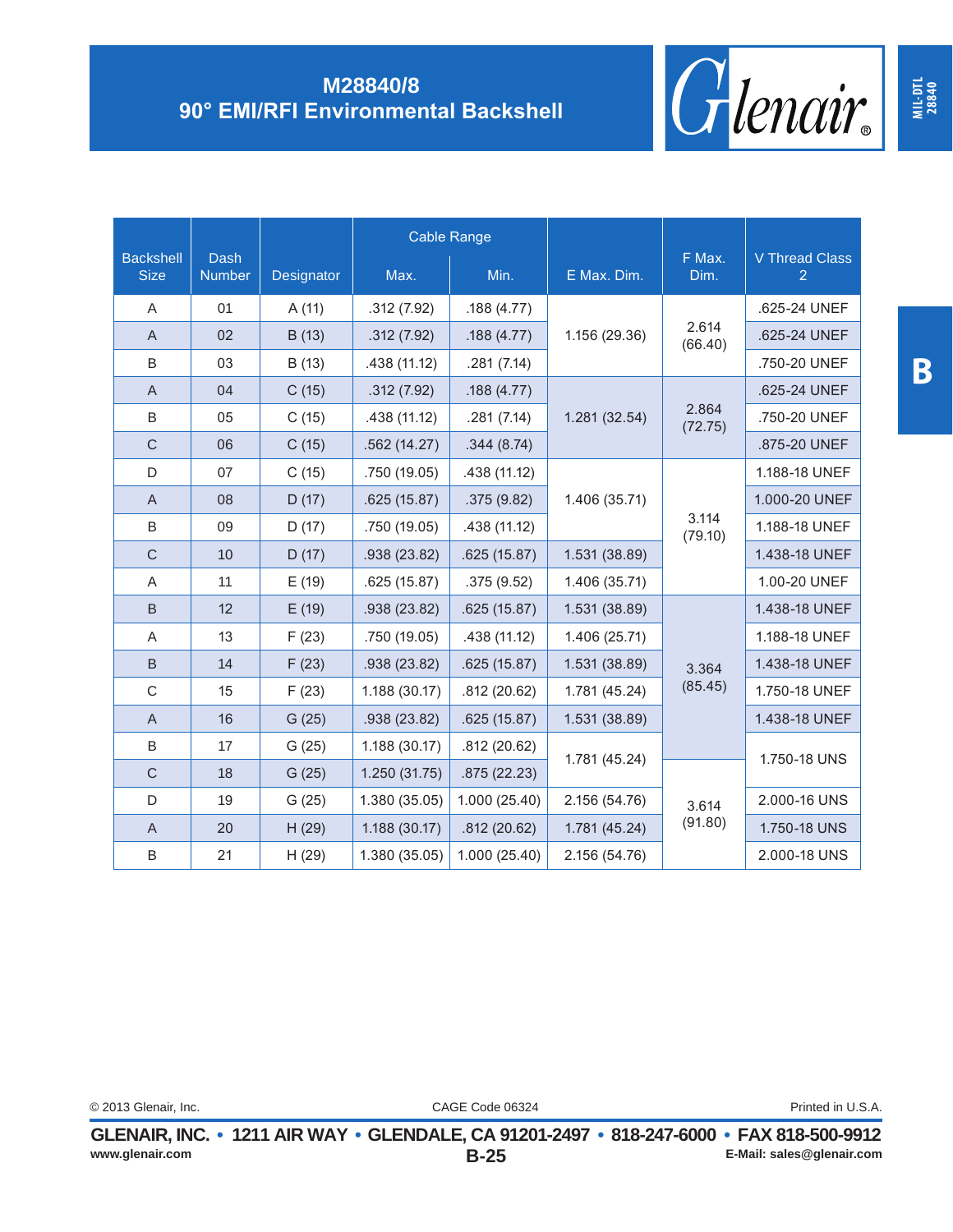

| <b>Backshell</b><br><b>Size</b> | <b>Dash</b><br><b>Number</b> | Designator | $\overline{\mathsf{X}}$<br>Ref.<br><b>Dimension</b> | Y<br>Ref.<br><b>Dimension</b> | $\overline{H}$<br>Max.<br><b>Style A</b> | $\overline{N}$<br>Max.<br><b>Style B</b> |
|---------------------------------|------------------------------|------------|-----------------------------------------------------|-------------------------------|------------------------------------------|------------------------------------------|
| A                               | 01                           | A (11)     |                                                     | .938 (23.82)                  | 5.332 (134.43)                           | 2.962 (75.23)                            |
| A                               | 02                           | B(13)      |                                                     | .938 (23.82)                  | 5.332 (134.43)                           | 2.962 (75.23)                            |
| B                               | 03                           | B (13)     |                                                     | 1.125 (28.57)                 | 5.332 (134.43)                           | 2.962 (75.23)                            |
| A                               | 04                           | C(15)      |                                                     | .938 (23.82)                  | 5.457 (138.61)                           | 3.087 (78.41)                            |
| B                               | 05                           | C(15)      | 1.281 (32.54)                                       | 1.125 (28.57)                 | 5.457 (138.61)                           | 3.087 (78.41)                            |
| $\mathsf{C}$                    | 06                           | C(15)      |                                                     | 1.312 (33.32)                 | 5.457 (138.61)                           | 3.087 (78.41)                            |
| D                               | 07                           | C(15)      |                                                     | 1.593 (40.62)                 | 5.682 (144.32)                           | 3.312 (84.12)                            |
| A                               | 08                           | D(17)      |                                                     | 1.312 (33.32)                 | 5.682 (144.32)                           | 3.312 (84.12)                            |
| B                               | 09                           | D(17)      | 1.312 (33.32)                                       | 1.593 (40.62)                 | 5.713 (145.11)                           | 3.343 (84.91)                            |
| $\mathsf{C}$                    | 10                           | D(17)      | 1.406 (35.71)                                       | 1.750 (44.45)                 | 5.807 (147.50)                           | 3.437 (87.30)                            |
| Α                               | 11                           | E(19)      | 1.281 (32.54)                                       | 1.312 (33.32)                 | 5.682 (144.32)                           | 3.312 (84.12)                            |
| B                               | 12                           | E(19)      | 1.406 (35.71)                                       | 1.750 (44.45)                 | 5.832 (148.13)                           | 3.462 (87.93)                            |
| Α                               | 13                           | F(23)      | 1.312 (33.32)                                       | 1.593 (40.62)                 | 5.738 (145.28)                           | 3.368 (85.55)                            |
| B                               | 14                           | F(23)      | 1.406 (35.71)                                       | 1.750 (44.45)                 | 5.832 (148.13)                           | 3.462 (87.93)                            |
| $\mathsf C$                     | 15                           | F(23)      | 1.593 (40.46)                                       | 2.093 (53.16)                 | 6.019 (152.88)                           | 3.649 (92.68)                            |
| A                               | 16                           | G(25)      | 1.406 (35.71)                                       | 1.750 (44.45)                 | 5.832 (148.13)                           | 3.462 (87.93)                            |
| B                               | 17                           | G(25)      | 1.593 (40.46)                                       | 2.093 (53.16)                 | 6.019 (152.88)                           | 3.649 (92.68)                            |
| $\mathsf{C}$                    | 18                           | G(25)      | 1.593 (40.46)                                       | 2.093 (53.16)                 | 6.144 (156.06)                           | 3.774 (95.86)                            |
| D                               | 19                           | G(25)      | 1.625 (41.28)                                       | 2.343 (59.51)                 | 6.176 (156.87)                           | 3.806 (96.62)                            |
| $\mathsf{A}$                    | 20                           | H(29)      | 1.593 (40.46)                                       | 2.093 (53.16)                 | 6.144 (156.06)                           | 3.774 (95.86)                            |
| B                               | 21                           | H(29)      | 1.625 (41.28)                                       | 2.343 (59.51)                 | 6.176 (156.87)                           | 3.806 (96.62)                            |

**MIL-DTL 28840**

CAGE Code 06324 © 2013 Glenair, Inc. Printed in U.S.A.